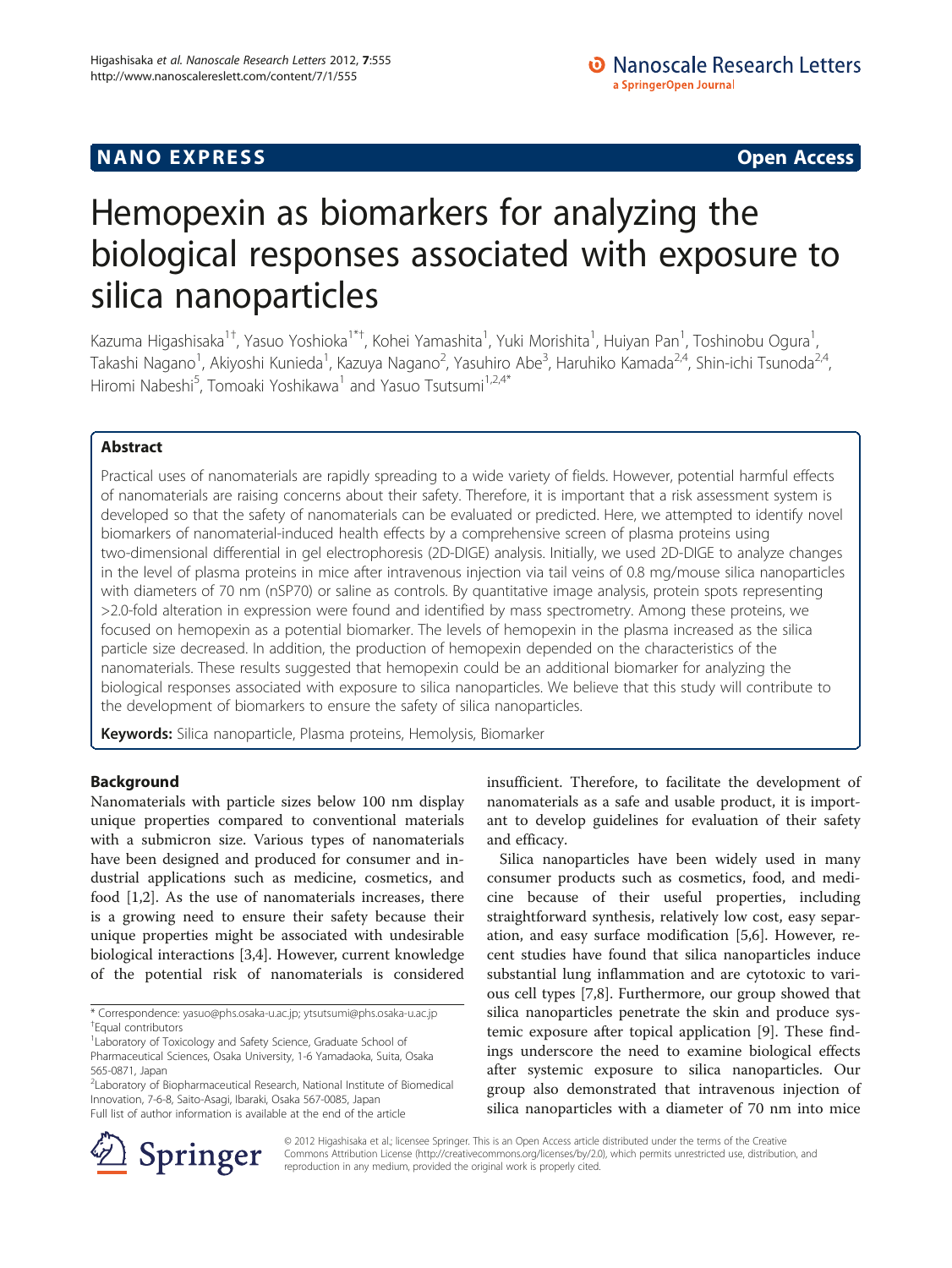might induce severe liver damage [\[9](#page-7-0)-[12\]](#page-7-0) and pregnancy complications such as resorption and fetal growth restriction [[13](#page-7-0)]. We also showed that these pregnancy complications can be suppressed by amino or carboxyl group surface modification [\[11,13\]](#page-7-0).

The development of safe nanomaterials requires not only an evaluation of safety, but also the ability to predict their biological effects. Molecular biomarkers constitute an objective indicator for correlating against various physiological conditions or variation of disease state [\[14,15\]](#page-7-0). Biomarker studies have the potential to provide valuable information to identify early biological events associated with the adverse health effects of engineered nanomaterials in a development stage more easily and rapidly [[16\]](#page-7-0). Studies of biomarkers for nanomaterials have barely advanced, but it is envisaged that a biomarker profile for exposure to nanomaterials would represent the unity of local and systemic physiological responses induced as a result of exposure. Therefore, there is a need to identify and evaluate biomarkers for nanomaterials that would be suitable for predicting the potential toxicity of nanomaterials as well as to facilitate the development of nanomaterials that are safe. In this regard, our previous study used sodium dodecyl sulfatepolyacrylamide gel electrophoresis (SDS-PAGE) analysis to show that the acute-phase proteins, haptoglobin, Creactive protein, and serum amyloid A (SAA), can act as useful biomarkers for analyzing the risk of exposure to nanomaterials and their associated toxicity [\[17](#page-7-0)]. However, SDS-PAGE analysis has limited capacity for a comprehensive screen for biomarkers because it is based only on differences in molecular weight of proteins. Proteomics-based analyses such as two-dimensional (2D) gel separation and mass spectrometry are more suitable approaches for such a comprehensive study. Here, we performed a screen for biomarkers of nanomaterials using two-dimensional differential in gel electrophoresis (2D-DIGE), which is a gel-based approach like SDS-PAGE but separates proteins on the basis of their molecular weight and isoelectric point. We used this approach to identify hemopexin as a potential biomarker for predicting the biological effects induced by silica nanoparticles.

### Methods

#### Materials

Silica particles were purchased from Micromod Partikeltechnologie (Rostock/Warnemünde, Germany). Silica particles with diameters of 70, 300, and 1,000 nm (nSP70, nSP300, and mSP1000, respectively) and nSP70 with surface carboxyl and amino groups (nSP70-C and nSP70-N, respectively), were used in this study. The silica particles were suspended in saline, sonicated for 5 min, and vortexed for 1 min prior to use.

#### Animals

Female BALB/c mice were purchased from Nippon SLC, Inc. (Shizuoka, Japan) and were used at 6 to 8 weeks of age. The mice were housed in a ventilated animal room maintained at  $20 \pm 2^{\circ}$ C with a 12-h light/12-h dark cycle. The mice had free access to water and forage (FR-2, Funabashi farm, Chiba, Japan). All of the animal experimental procedures used in this study were performed in accordance with the Osaka University and National Institute of Biomedical Innovation guidelines for the welfare of animals.

# 2D-DIGE analysis

The BALB/c mice were treated intravenously with 0.8 mg/mouse nSP70 or saline. After 24 h, blood samples were collected, and plasma was harvested by centrifuging blood at 13,800×g for 15 min. ProteoPrep (Sigma-Aldrich, Saint Louis, MO, USA) was used to remove albumin and immunoglobulin from the plasma according to the manufacturer's instructions. Plasma proteins were purified from the plasma of the nSP70- or salinetreated mice using a 2D-Clean up Kit (GE Healthcare Biosciences, Piscataway, NJ, USA) and were labeled at the ratio of 50 μg proteins:400 pmol Cy3 or Cy5 protein-labeling dye (GE Healthcare Biosciences) in dimethylformamide according to the manufacturer's protocol. Briefly, 50 μg of each labeled sample was mixed with rehydration buffer (7 M urea, 2 M thiourea, 4% 3-(3-cholamidepropyl) dimethylammonio-1-propanesulphonate, 2% dithiothreitol, 2% Pharmalyte; GE Healthcare Biosciences) and applied to a 24-cm immobilized pH gradient gel strip (immobilized pH gradient (IPG) strip pH 4 to 7 NL) for separation in the first dimension. Samples for the spot picking gel were prepared without labeling by Cy dyes. For the second-dimension separation, the IPG strips were applied to SDS-PAGE gels (10% polyacrylamide and 2.7%  $N$ , $N$ -diallyltartardiamide gels). After electrophoresis, the gels were scanned with a laser fluoroimager (Typhoon Trio, GE Healthcare Biosciences). The spot picking gel was scanned after staining with Deep Purple Total Protein Stain (GE Healthcare Biosciences). Quantitative analysis of protein spots was carried out with Decyder-DIA software (GE Healthcare Biosciences). Protein spots representing greater than twofold alteration in expression were picked using an Ettan Spot Picker (GE Healthcare Biosciences).

#### In-gel tryptic digestion

The gel pieces were destained with 50% acetonitrile  $(ACN)/25$  mM NH<sub>4</sub>HCO<sub>3</sub> for 10 min, dehydrated with 100% ACN for 10 min, and then dried using a centrifugal concentrator (TOMY SEIKO, Tokyo, Japan). Next, 8 μl of 20 μl/ml trypsin solution (Promega, Madison, WI, USA) diluted fivefold in 50 mM  $NH_4HCO_3$  was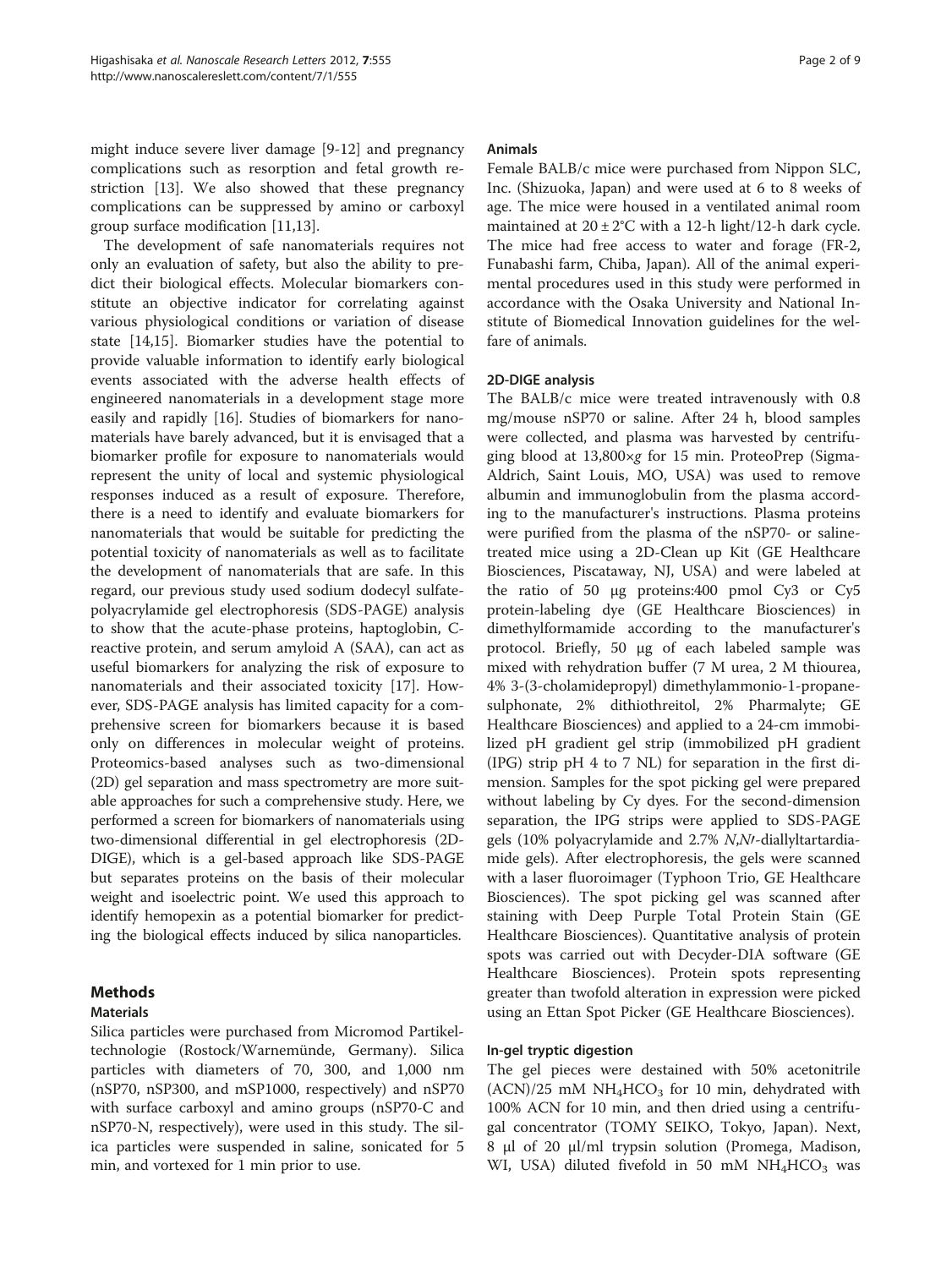added to each gel piece, which was then incubated overnight at 37°C. We used three solutions to extract the resulting peptide mixtures from the gel pieces. First, 50 μl of 50%  $(v/v)$  ACN in 0.1% aqueous trifluoroacetic acid (TFA) was added to the gel pieces, which were then sonicated for 30 min. Next, we collected the solution and added 80%  $(v/v)$  ACN in 0.1% TFA. Finally, 100% ACN was added for the last extraction. The peptide solutions were dried and resuspended in 10 μl of 0.1% formic acid. The resulting peptide mixture was then analyzed by nano-flow liquid chromatography/tandem mass spectrometry (maXis, Bruker Daltonik GmbH, Bremen, Germany). The Mascot search engine (Matrix Science Inc., Boston, MA, USA) was initially used to query the entire theoretical tryptic peptide as well as the Swiss-Prot protein sequence database.

#### Measurement of hemopexin

The BALB/c mice were treated intravenously with 0.8 mg/mouse of the silica particles nSP70, nSP300, mSP1000, nSP70-C, and nSP70-N or with saline. Blood samples were collected at 2, 6, 24, 48, and 72 h after treatment. For assessment of the sensitivity of hemopexin levels to the concentration of silica particles, the BALB/c mice were treated intravenously with 0.05, 0.2, or 0.8 mg/mouse nSP70. After 24 h, blood samples were collected, and plasma was harvested by centrifuging blood at 13,800×g for 15 min. Plasma levels of hemopexin were measured using a commercial enzyme-linked immunosorbent assay (ELISA) kit (Life Diagnostics, West Chester, PA, USA), according to the manufacturer's instructions.

#### Plasma biochemistry

The BALB/c mice were treated intravenously with 0.8 mg/mouse nSP70 or saline. After 2, 6, 24, and 48 h, blood samples were collected, and plasma was harvested by centrifuging blood at 13,800×g for 15 min. Total hemoglobin and heme in the blood of the nSP70-treated mice were determined by BioAssay Systems Quanti-ChromTM Assay Kits (BioAssay Systems, Hayward, CA, USA). Also, plasma levels of total bilirubin (TBIL) and direct bilirubin (DBIL) were measured by a biochemical auto analyzer, FUJI DRI-CHEM 7000 (Fujifilm, Tokyo, Japan), and the level of indirect bilirubin was calculated from these values.

#### Statistical analysis

All results are expressed as means ± standard error of the mean (SEM). Statistical comparisons between groups were performed by one-way analysis of variance (ANOVA) with the Bonferroni test.

#### **Results**

#### Characteristics of silica particles

Silica particles are well suited for studying the influence of nanomaterial size on biodistribution and various biological effects because they show much better dispersibility in aqueous solutions than most other nanomaterials [\[18](#page-7-0)]. We used three different-sized silica particles with diameters between 70 and 1,000 nm (nSP70, nSP300, and mSP1000) and nSP70 with carboxyl (nSP70-C) and amino (nSP70-N) surface functional groups. As we have described previously [[9,10,13\]](#page-7-0), all silica nanoparticles were confirmed by transmission electron microscopy to be smooth-surfaced spheres. The hydrodynamic diameters of nSP70, nSP300, and mSP1000 were 65, 322, and 1,140 nm, respectively, and their zeta potentials or overall surface potentials were −53, −62, and −67 mV, respectively. For nSP70-C and nSP70-N, the hydrodynamic diameters were 70 and 72 nm, respectively, and their zeta potentials were −76 and −29 mV, respectively. These results indicate that the carboxyl and amino surface modifications altered the surface charge of the particles. The size distribution spectrum of each set of silica particles showed a single peak, and the measured hydrodynamic diameter corresponded almost precisely to the primary particle size of each set of silica particles. These results indicate that the silica particles used in this study were well dispersed in solution.

# 2D-DIGE analysis and identification of differentially expressed proteins

To identify protein biomarkers of nanomaterials in mice, we analyzed changes in the levels of plasma proteins following treatment with nSP70 by using 2D-DIGE. Plasma proteins isolated after treatment with saline or 0.8 mg/ mouse nSP70 were labeled with Cy3 and Cy5, respectively, and were used for 2D-DIGE analysis. The reason why we chose the dose of silica particles for treatment is that none of the silica particles induced any significant changes in the levels of aspartate aminotransferase (AST), alanine aminotransferase (ALT), and blood urea nitrogen and that all parameters remained within the physiological range, as we have previously reported [\[17](#page-7-0)]. Quantitative image analysis revealed 59 spots showing increased protein levels and 23 spots showing decreased protein levels in the plasma of nSP70-treated mice compared with controls. We selected a total of eight candidate spots showing the highest increases and decreases in protein expression levels. Then, liquid chromatography/time-of-flight/mass spectrometry (LC/TOF/MS) analysis of the spots subsequently identified seven different proteins (Figure [1](#page-3-0)). Among these proteins, haptoglobin, hemopexin, and alpha-1-acid glycoprotein 1, which are acute-phase proteins, displayed increased expression in the plasma of nSP70-treated mice. Four proteins, including inter-alpha-trypsin inhibitor, complement C4-B,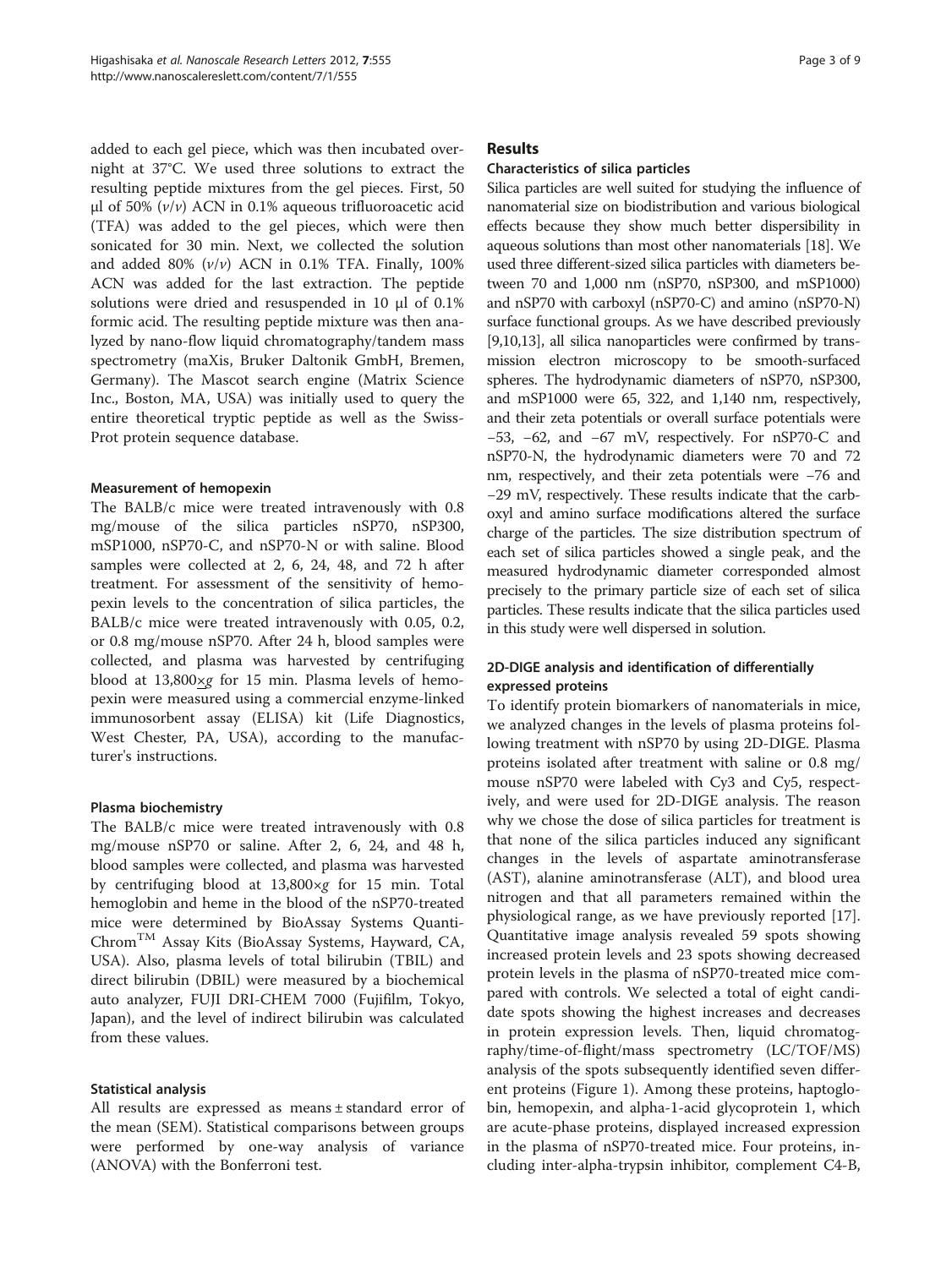<span id="page-3-0"></span>

Cullin-4A, and serotransferrin, displayed decreased expression in the plasma of nSP70-treated mice (Table 1). These findings are consistent with the results of our previous study identifying haptoglobin, showing the highest level in this study, as a candidate biomarker using SDS-PAGE analysis. We selected a candidate biomarker from among the proteins which displayed increased expression at first. However, in the future, there is a need to identify various biomarkers by evaluating candidate proteins which displayed not only increased expression but also decreased expression to improve the accuracy for predicting the biological effects induced by nanomaterials. Here, we focused on hemopexin, which showed the second highest expression level among the identified candidate biomarkers after haptoglobin.

### Plasma hemopexin levels after treatment with silica particles

Hemopexin is known as an acute-phase protein, mainly synthesized in the liver [[19\]](#page-7-0). To assess the potential of hemopexin as a biomarker, we examined whether there

Table 1 Identification of candidate proteins as biomarkers

were time-dependent changes in the plasma levels of hemopexin levels after treatment with different-sized silica particles. The BALB/c mice were treated intravenously with 0.8 mg/mouse nSP70, nSP300, or mSP1000. After 6, 24, or 72 h, we examined the plasma levels of hemopexin by ELISA. We observed no changes in the plasma levels of hemopexin in mice treated with nSP300 or mSP1000 over the time course of the experiment. However, mice treated with nSP70 showed an increase in plasma levels of hemopexin at 24 h after treatment, and the plasma level of hemopexin in nSP70-treated mice remained significantly higher than that of controls at 72 h after treatment (Figure [2A\)](#page-4-0). These results indicate that the smaller the particle size, the greater the increase in plasma levels of hemopexin induced by silica particles. We then assessed the sensitivity of hemopexin induction to lower concentrations of silica particles. The BALB/c mice were treated intravenously with 0.05, 0.2, or 0.8 mg/mouse nSP70. After 24 h, we examined the plasma levels of hemopexin by ELISA and found that the plasma level of hemopexin increased in a dosedependent manner (Figure [2B](#page-4-0)). These results indicate that the level of induction of hemopexin is dependent on the concentration of silica particles. Taken together, these findings highlight the potential of hemopexin as a valuable biomarker for analyzing the risk and toxicity of exposure to silica nanoparticles. Now, to evaluate the sensitivity of hemopexin to serve as a biomarker of a more realistic exposure, we have assessed the response of hemopexin to silica nanoparticles introduced via different routes.

#### Hemolytic activity of silica nanoparticles

Hemopexin is a heme-binding plasma glycoprotein that forms the second line of defense against hemoglobinmediated oxidative damage during intravascular hemolysis [\[20](#page-7-0)]. Intravascular hemolysis causes the release of massive amounts of hemoglobin and heme into the plasma, where they are rapidly bound by haptoglobin and hemopexin, respectively [\[21](#page-8-0)]. Because nSP70 induced an increase in the plasma levels of haptoglobin and hemopexin in mice, we investigated the possibility

| Spot           | Protein name                  | <b>Accession number</b> | MW (kD) | pl   | Expression ratio (nSP70/saline) (fold) |
|----------------|-------------------------------|-------------------------|---------|------|----------------------------------------|
|                | Haptoglobin                   | [Swiss-Prot:Q61646]     | 38.75   | 5.88 | 375.44                                 |
| 2              | Hemopexin                     | [Swiss-Prot:Q91X72]     | 51.34   | 7.92 | 3.25                                   |
| 3              | Alpha-1-acid glycoprotein 1   | [Swiss-Prot:Q60590]     | 23.89   | 5.58 | 3.05                                   |
| $\overline{4}$ | Inter-alpha-trypsin inhibitor | [Swiss-Prot:Q61703]     | 105.93  | 6.82 | 0.40                                   |
| 5              | Complement C4-B               | [Swiss-Prot:P01029]     | 192.89  | 7.38 | 0.39                                   |
| 6              | Cullin-4A                     | [Swiss-Prot:Q3TCH7]     | 87.75   | 8.53 | 0.37                                   |
|                | Serotransferrin               | [Swiss-Prot:Q92111]     | 76.72   | 6.94 | 0.30                                   |
|                |                               |                         |         |      |                                        |

The differentially expressed spots were identified by LC/TOF/MS. pI, isoelectric point.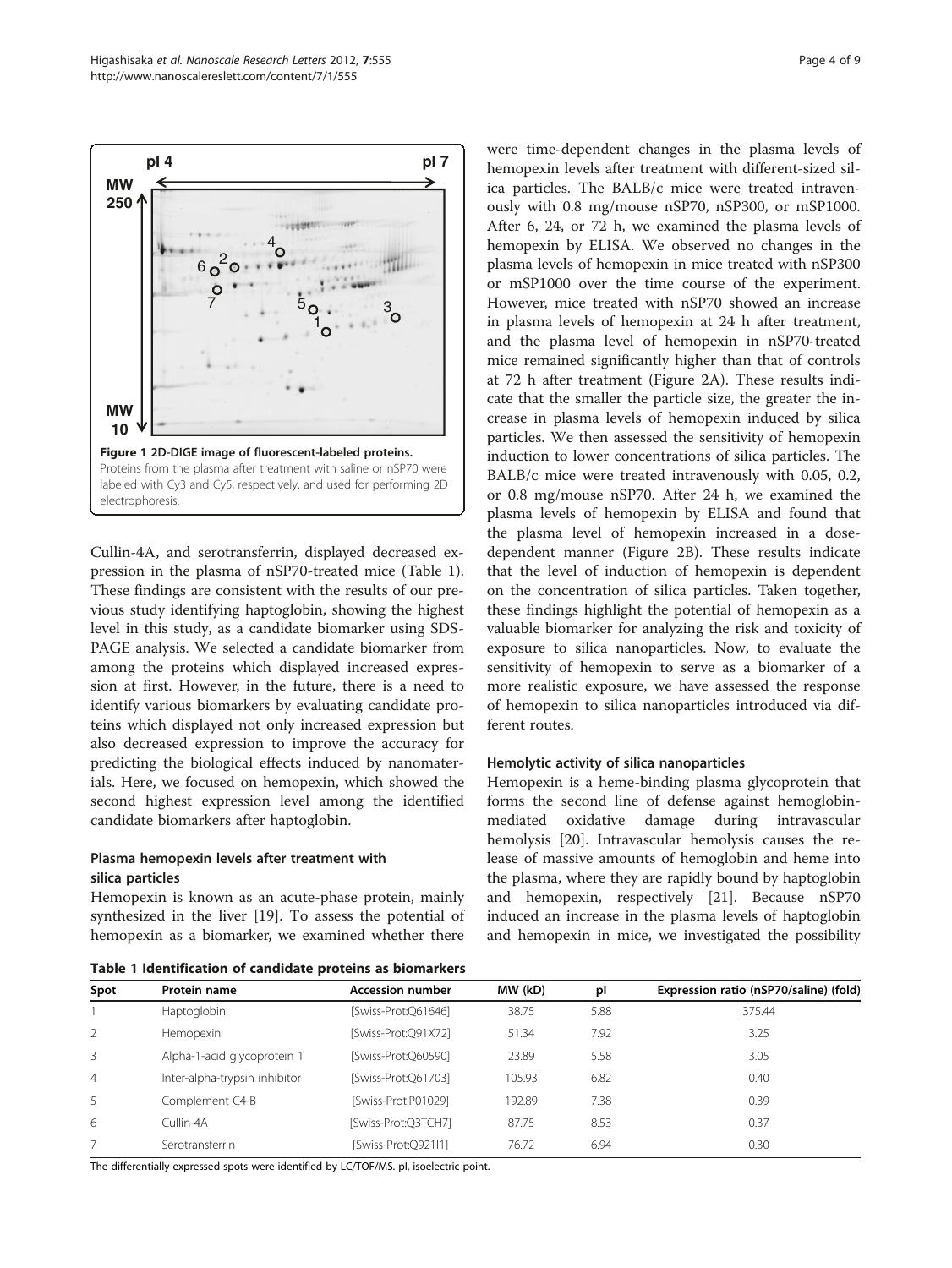<span id="page-4-0"></span>

that silica nanoparticles could induce hemolytic activity. We assessed plasma levels of heme and hemoglobin 2, 6, 24, or 48 h after treatment of the BALB/c mice intravenously with 0.8 mg/mouse of nSP70. At this dose, nSP70 did not induce any significant increases in the plasma levels of heme (Figure [3A](#page-5-0)) or hemoglobin (Figure [3B\)](#page-5-0) at all time points.

During hemolysis, hemoglobin is released into the plasma from damaged red blood cells and leads to an increase in plasma levels of indirect bilirubin [\[22-24](#page-8-0)]. Thus, although nSP70 did not induce a significant increase in the plasma levels of heme or hemoglobin, we investigated whether nSP70 induced hemolytic activity that resulted in an increased plasma level of indirect bilirubin. Following treatment of mice with nSP70, we measured plasma levels of TBIL and DBIL and calculated the level of indirect bilirubin from these values. We found no changes in the plasma levels of TBIL (Figure [3C\)](#page-5-0), DBIL (Figure [3D\)](#page-5-0), or indirect bilirubin (Figure [3E\)](#page-5-0) over the time course of the experiment. Taken together, these results clearly show that nSP70 does not induce hemolytic activity in mice under these conditions.

#### Surface modification of nSP70

Previously, we demonstrated that surface properties of silica nanoparticles play an important role in determining their safety [\[11,13\]](#page-7-0). For instance, our group showed that surface modification of nSP70 with amine or carboxyl groups altered the intracellular distribution of the nanoparticles, had an effect on cell proliferation [\[11](#page-7-0)], and suppressed toxic biological effects of silica particles such as inflammatory responses. To assess whether hemopexin could predict the strength of toxicity induced by silica nanoparticles, we examined the plasma levels of hemopexin in the mice after administration of nSP70 with amino or carboxyl group surface modifications. The BALB/c mice were treated intravenously with 0.8 mg/mouse of nSP70, nSP70-C, or nSP70-N. After 2, 6, 24, or 48 h, we examined the plasma levels of hemopexin by ELISA. The mice treated with nSP70, nSP70- C, and nSP70-N did not show any elevated level of hemopexin at 2 or 6 h. At 24 h, the plasma level of hemopexin in mice treated with nSP70-N was significantly lower than that in mice treated with unmodified nSP70. On the other hand, the plasma level of hemopexin in mice treated with nSP70-C was similar to that in nSP70-treated mice and significantly higher than that in saline-treated mice (Figure [4A](#page-6-0)). At the same time, the plasma levels of haptoglobin (Figure [4B](#page-6-0)) and SAA (Figure [4C\)](#page-6-0) in mice treated with nSP70-C were significantly lower than those in nSP70-treated mice, which is consistent with our previously reported results [[17](#page-7-0)]. These results indicate that there are differences in the mechanisms underlying the production of hemopexin and other acute-phase proteins induced by nSP70-C.

#### **Discussion**

By using biomarkers, we are able to predict not only the present disease and clinical condition, but also the risk of acquiring disease in the future. Therefore, it is necessary to progress studies of biomarkers for nanomaterials because very little information is available on the biological effects of nanomaterials. Here, we used 2D-DIGE analysis to perform a comprehensive screen of plasma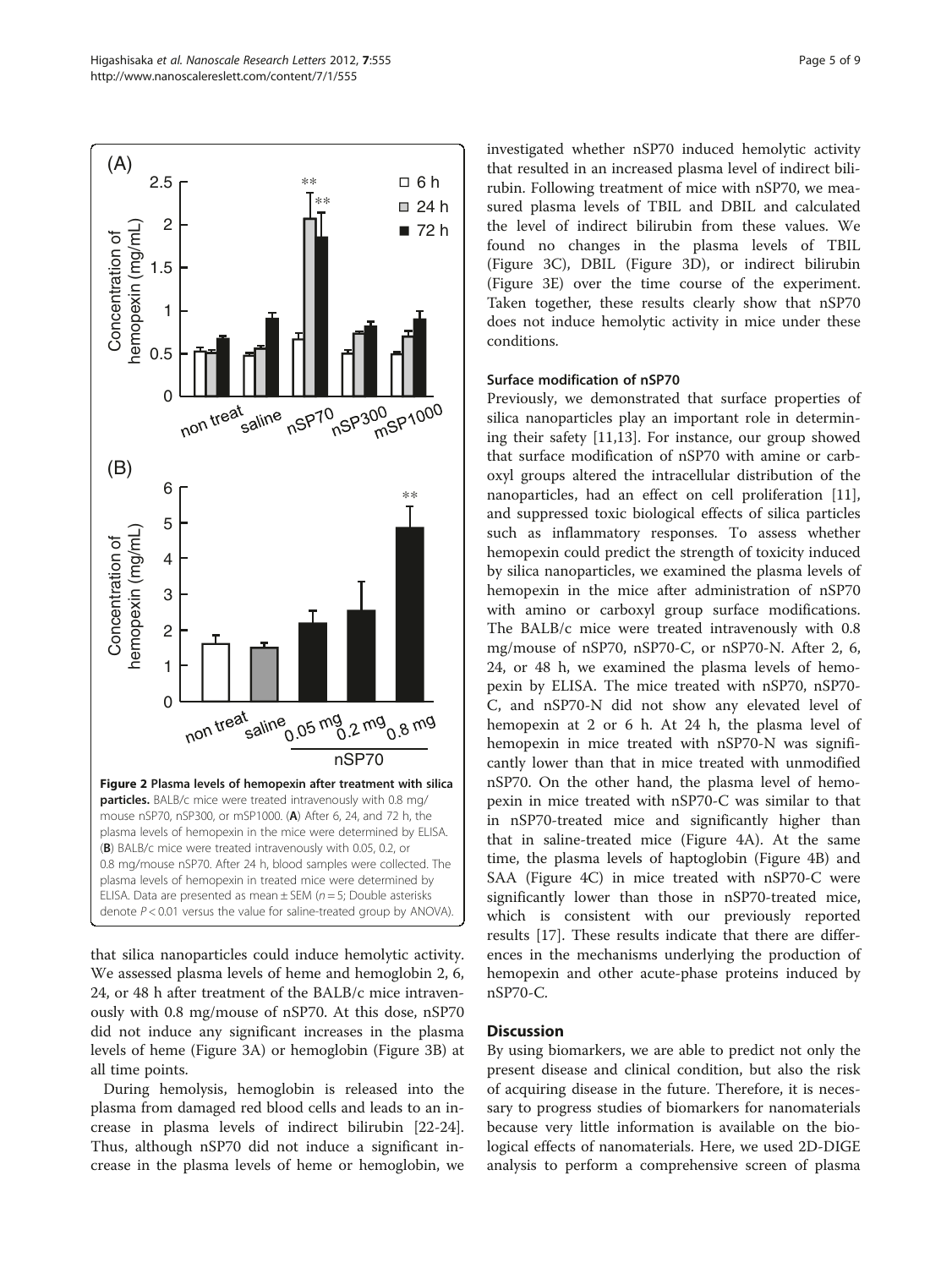<span id="page-5-0"></span>

proteins to identify protein biomarkers of nanomaterials. We identified hemopexin (Table [1\)](#page-3-0) as a useful biomarker for analyzing the biological responses associated with exposure to silica nanoparticles. Because 2D-DIGE is a proteomic method, this approach has potential to uncover the as yet unknown biological effects of nanomaterials.

On the other hand, an inherent disadvantage of 2D electrophoresis is the poor resolution of hydrophobic proteins [[25,26\]](#page-8-0). Hence, it is likely that integral membrane proteins are strongly underrepresented. Isobaric tags for relative and absolute quantification or iTRAQ is a comprehensive gel-free quantitative proteomic method

based on mass spectrometry [\[27,28](#page-8-0)]. This approach can be used to generate proteomic profiles that reflect the pathological state of organs and aid in the early detection of diseases [[29,30](#page-8-0)]. We envisage that a combination of comprehensive proteomic methods would help to identify potential toxicities of nanomaterials during their development and contribute to the establishment of strategies to ensure their safety.

Silica materials with amorphous particle morphology are known to cause the hemolysis of mammalian red blood cells [[31,32\]](#page-8-0). For this reason, we investigated the possibility that silica nanoparticles could induce hemolytic activity. While the exact mechanism is still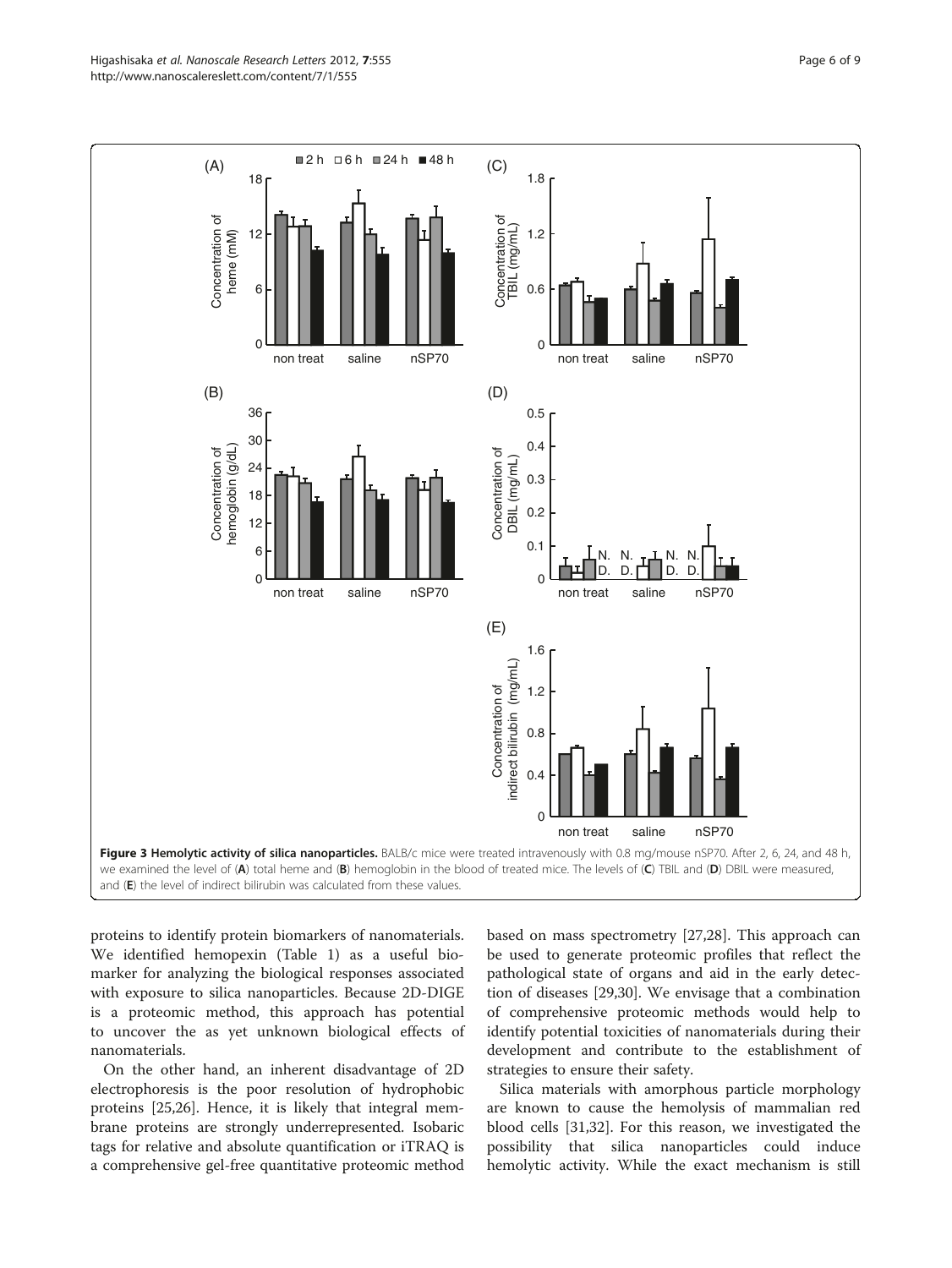$\Omega$ 

 $\Omega$ 

N.D. N.D.

200

400

Concentration of SAA (µg/mL)

Concentration of SAA

(C)

600

800

0.6

1.2

Concentration of haptoglobin (mg/mL)

naptoglobin (mg/mL) Concentration of

(B)

<span id="page-6-0"></span> $(A)$ 

Concentration of hemopexin (mg/mL)

nemopexin (mg/mL) Concentration of

1.8

2

4

6

non treat

under investigation, most reports agree that the hemolytic activity of silica particles is related to surface characteristics such as area and curvature [[33-35\]](#page-8-0). However, we found that nSP70 at 0.8 mg/mouse does not induce hemolytic activity through elevation of haptoglobin and hemopexin (Figure [3](#page-5-0)). We are continuing investigations to understand the biological mechanisms associated with the elevation of hemopexin after exposure to silica nanoparticles.

We then examined the effects of surface modification of silica nanoparticles on the production of hemopexin. Compared to controls, hemopexin was not induced by nSP70-N but was induced to a significantly higher level by nSP70-C, which was a similar level to that induced by unmodified nSP70 (Figure 4A). On the other hand, the plasma levels of haptoglobin (Figure 4B) and SAA (Figure 4C) in mice treated with nSP70-C were significantly lower than those in mice treated with nSP70, as reported previously [[17\]](#page-7-0). These results suggest that the production of acute-phase proteins depends on the characteristics of the nanomaterials and that nSP70-C induces some biological effects associated with the elevation of hemopexin. Increased hemopexin levels have been found in patients with diabetes mellitus and are associated with some malignancies, such as malignant melanoma and breast cancer [[20](#page-7-0)[,36,37](#page-8-0)]. Elevated hemopexin levels have also been found in inflammatory psychiatric disorders, such as major depression, schizophrenia, and mania [\[38](#page-8-0)]. Taken together, these findings suggest that hemopexin might be associated with these diseases so it is possible that the induced elevation of hemopexin by both nSP70 and nSP70-C is related to the induction of inflammatory responses. Therefore, we are currently analyzing not only the mechanisms underlying the differences in production of hemopexin, haptoglobin, and SAA induced by nSP70-C and nSP70, but also the relationship. It could be speculated that there are differences between the fates of the injected nSP70 and nSP70-C. Therefore, there is a need to evaluate the distribution or accumulation of the injected nanoparticles in the liver where acute-phase proteins are known to be produced. An understanding of these mechanisms will advance the use of biomarkers for different purposes and improve the predictive value of these biomarkers.

Hemopexin is one of the acute-phase proteins released from the liver, and its production is known to be regulated by cytokines. For instance, interleukin (IL)-6 and IL-22 induce the hepatic production of circulating SAA [[39,40\]](#page-8-0). Furthermore, it is conceivable that instead of inflammatory cytokines, small silica particles act directly on the liver to induce the release of acute-phase proteins. However, nSP70, at this dose, did not induce any significant elevation of liver injury or dysfunction



∗∗

∗∗

## ##

## ##

#

0 SP70-C p70-N

 $2h$  $\Box$  6 h  $\blacksquare$  24 h ■48 h

## ##

∗∗

non treat saline nSP70 pSP70-C p70-N

∗∗

nsp10

t<br>saline

∗∗

∗∗ ∗∗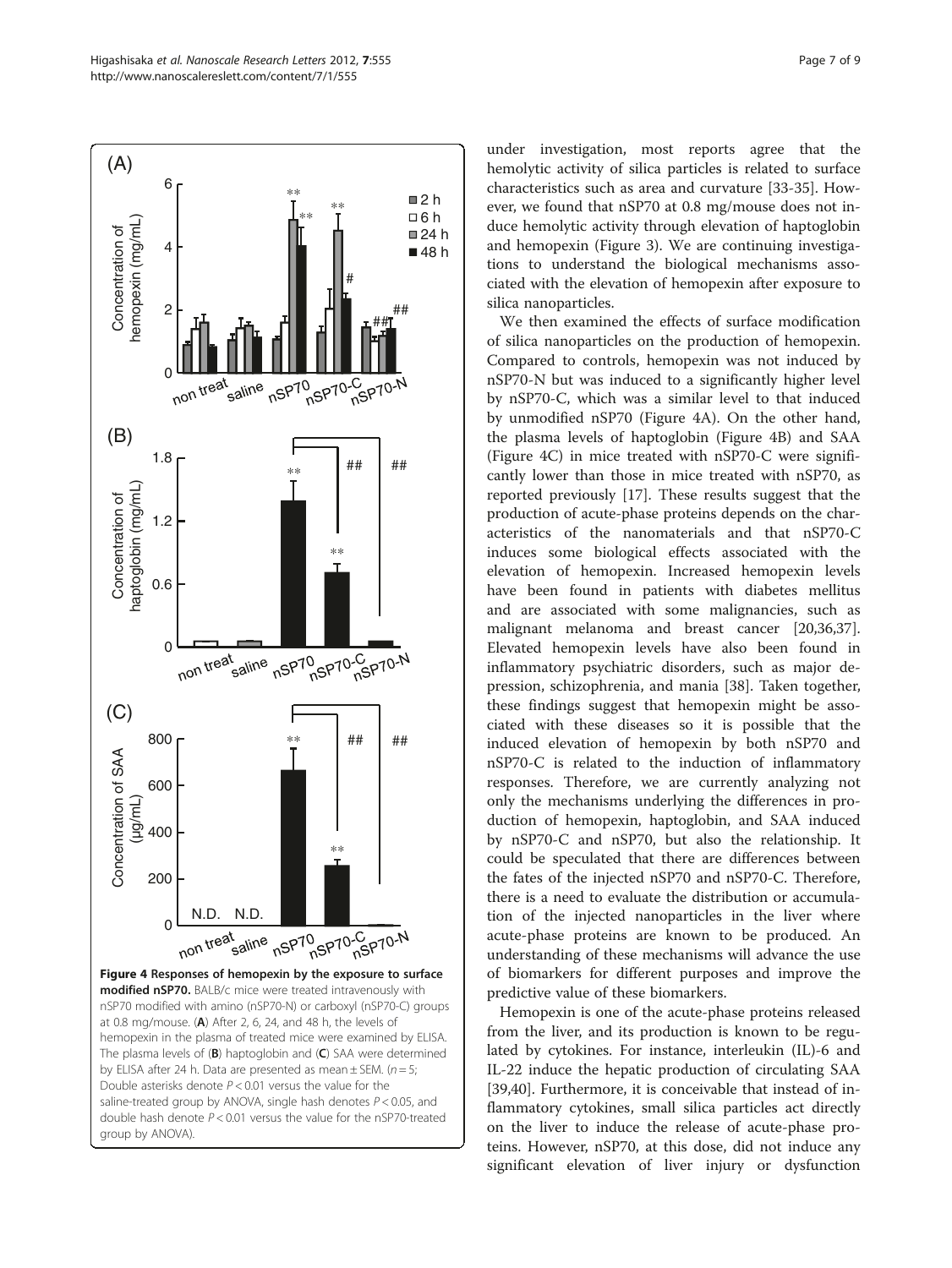<span id="page-7-0"></span>markers, such as ALT or AST. Therefore, it is unclear why nanomaterials induce the production of acute-phase proteins. We are currently analyzing the detailed mechanism by which silica particles induce acute-phase proteins.

#### Conclusions

We demonstrated that 2D-DIGE analysis is a useful approach for identifying novel biomarkers of nanomaterials. Using this approach, we identified hemopexin as a useful biomarker and showed here that hemopexin can act as a useful biomarker for analyzing the biological responses associated with exposure to silica nanoparticles. We believe that this study will contribute to the development of biomarkers for ensuring the safety of silica nanoparticles.

#### Abbreviations

2D: Two-dimensional; 2D-DIGE: Two-dimensional differential in gel electrophoresis; ACN: Acetonitrile; ALT: Alanine amino transferase; AST: Aspartate amino transferase; DBIL: Direct bilirubin; ELISA: Enzyme-linked immunosorbent assay; IL: Interleukin; IPG: Immobilized pH gradient; iTRAQ: Isobaric tags for relative and absolute quantification; LC/TOF/ MS: Liquid chromatography/time-of-flight/mass spectrometry; SAA: Serum amyloid A; SDS-PAGE: Sodium dodecyl sulfate-polyacrylamide gel electrophoresis; TBIL: Total bilirubin; TFA: Trifluoroacetic acid.

#### Competing interests

The authors declare that they have no competing interests.

#### Authors' contributions

KH and YY designed the study. KH, KY, YM, HP, TO, TN, and AK performed the experiments. KH and YY collected and analyzed the data. KH and YY wrote the manuscript. KN, YA, HK, ST, HN, and TY gave technical support and conceptual advice. YT supervised all of the projects. All authors discussed the results and commented on the manuscript. All authors read and approved the final manuscript.

#### Acknowledgments

This study was supported in part by Grants-in-Aid for Scientific Research from the Ministry of Education, Culture, Sports, Science and Technology of Japan and from the Japan Society for the Promotion of Science (JSPS). This study was also supported in part by the following: Health Labour Sciences Research Grants from the Ministry of Health, Labor and Welfare of Japan; Health Sciences Research Grants for Research on Publicly Essential Drugs and Medical Devices from the Japan Health Sciences Foundation; the Global Environment Research Fund from the Minister of the Environment; the Knowledge Cluster Initiative; The Nagai Foundation Tokyo; the Cosmetology Research Foundation; the Smoking Research Foundation; the Research Foundation for Pharmaceutical Sciences; and The Japan Food Chemical Research Foundation.

#### Author details

<sup>1</sup> Laboratory of Toxicology and Safety Science, Graduate School of Pharmaceutical Sciences, Osaka University, 1-6 Yamadaoka, Suita, Osaka 565-0871, Japan. <sup>2</sup>Laboratory of Biopharmaceutical Research, National Institute of Biomedical Innovation, 7-6-8, Saito-Asagi, Ibaraki, Osaka 567-0085, Japan. <sup>3</sup>Cancer Biology Research Center, Sanford Research/USD, 2301 E. 60th Street N, Sioux Falls, SD 57104, USA. <sup>4</sup>The Center for Advanced Medical Engineering and Informatics, Osaka University, 1-6, Yamadaoka, Suita, Osaka 565-0871, Japan. <sup>5</sup>Division of Foods, National Institute of Health Sciences, 1-18-1 Kamiyoga, Setagaya-ku, Tokyo 158-8501, Japan.

#### Received: 16 July 2012 Accepted: 21 September 2012 Published: 8 October 2012

#### References

- Augustin MA, Sanguansri P: Nanostructured materials in the food industry. Adv Food Nutr Res 2009, 58:183–213.
- Bowman DM, van Calster G, Friedrichs S: Nanomaterials and regulation of cosmetics. Nat Nanotechnol 2010, 5:92.
- 3. Kagan VE, Bayir H, Shvedova AA: Nanomedicine and nanotoxicology: two sides of the same coin. Nanomedicine 2005, 1:313-316.
- 4. Nel A, Xia T, Madler L, Li N: Toxic potential of materials at the nanolevel. Science 2006, 311:622–627.
- 5. Merget R, Bauer T, Kupper HU, Philippou S, Bauer HD, Breitstadt R, Bruening T: Health hazards due to the inhalation of amorphous silica. Arch Toxicol 2002, 75:625–634.
- 6. Knopp D, Tang D, Niessner R: Review: bioanalytical applications of biomolecule-functionalized nanometer-sized doped silica particles. Anal Chim Acta 2009, 647:14–30.
- 7. Napierska D, Thomassen LC, Lison D, Martens JA, Hoet PH: The nanosilica hazard: another variable entity. Part Fibre Toxicol 2010, 7:39.
- 8. Lankoff A, Arabski M, Wegierek-Ciuk A, Kruszewski M, Lisowska H, Banasik-Nowak A, Rozga-Wijas K, Wojewodzka M, Slomkowski S: Effect of surface modification of silica nanoparticles on toxicity and cellular uptake by human peripheral blood lymphocytes in vitro. Nanotoxicology 2012. doi[:10.3109/17435390.2011.649796.](http://dx.doi.org/10.3109/17435390.2011.649796)
- 9. Nabeshi H, Yoshikawa T, Matsuyama K, Nakazato Y, Matsuo K, Arimori A, Isobe M, Tochigi S, Kondoh S, Hirai T, Akase T, Yamashita T, Yamashita K, Yoshida T, Nagano K, Abe Y, Yoshioka Y, Kamada H, Imazawa T, Itoh N, Nakagawa S, Mayumi T, Tsunoda S, Tsutsumi Y: Systemic distribution, nuclear entry and cytotoxicity of amorphous nanosilica following topical application. Biomaterials 2011, 32:2713–2724.
- 10. Nabeshi H, Yoshikawa T, Matsuyama K, Nakazato Y, Tochigi S, Kondoh S, Hirai T, Akase T, Nagano K, Abe Y, Yoshioka Y, Kamada H, Itoh N, Tsunoda S, Tsutsumi Y: Amorphous nanosilica induce endocytosis-dependent ROS generation and DNA damage in human keratinocytes. Part Fibre Toxicol 2011, 8:1.
- 11. Nabeshi H, Yoshikawa T, Arimori A, Yoshida T, Tochigi S, Hirai T, Akase T, Nagano K, Abe Y, Kamada H, Tsunoda S, Itoh N, Yoshioka Y, Tsutsumi Y: Effect of surface properties of silica nanoparticles on their cytotoxicity and cellular distribution in murine macrophages. Nanoscale Res Lett 2011, 6:93.
- 12. Nabeshi H, Yoshikawa T, Matsuyama K, Nakazato Y, Arimori A, Isobe M, Tochigi S, Kondoh S, Hirai T, Akase T, Yamashita T, Yamashita K, Yoshida T, Nagano K, Abe Y, Yoshioka Y, Kamada H, Imazawa T, Itoh N, Kondoh M, Yagi K, Mayumi T, Tsunoda S, Tsutsumi Y: Amorphous nanosilicas induce consumptive coagulopathy after systemic exposure. Nanotechnology 2012, 23:045101.
- 13. Yamashita K, Yoshioka Y, Higashisaka K, Mimura K, Morishita Y, Nozaki M, Yoshida T, Ogura T, Nabeshi H, Nagano K, Abe Y, Kamada H, Monobe Y, Imazawa T, Aoshima H, Shishido K, Kawai Y, Mayumi T, Tsunoda S, Itoh N, Yoshikawa T, Yanagihara I, Saito S, Tsutsumi Y: Silica and titanium dioxide nanoparticles cause pregnancy complications in mice. Nat Nanotechnol 2011, 6:321–328.
- 14. Casado B, Iadarola P, Luisetti M, Kussmann M: Proteomics-based diagnosis of chronic obstructive pulmonary disease: the hunt for new markers. Expert Rev Proteomics 2008, 5:693–704.
- 15. Ferte C, Andre F, Soria JC: Molecular circuits of solid tumors: prognostic and predictive tools for bedside use. Nat Rev Clin Oncol 2010, 7:367–380.
- 16. Li N, Nel AE: Feasibility of biomarker studies for engineered nanoparticles: what can be learned from air pollution research. J Occup Environ Med 2011, 53:S74–79.
- 17. Higashisaka K, Yoshioka Y, Yamashita K, Morishita Y, Fujimura M, Nabeshi H, Nagano K, Abe Y, Kamada H, Tsunoda S, Yoshikawa T, Itoh N, Tsutsumi Y: Acute phase proteins as biomarkers for predicting the exposure and toxicity of nanomaterials. Biomaterials 2011, 32:3–9.
- 18. He X, Nie H, Wang K, Tan W, Wu X, Zhang P: In vivo study of biodistribution and urinary excretion of surface-modified silica nanoparticles. Anal Chem 2008, 80:9597–9603.
- 19. Tolosano E, Altruda F: Hemopexin: structure, function, and regulation. DNA Cell Biol 2002, 21:297–306.
- 20. Delanghe JR, Langlois MR: Hemopexin: a review of biological aspects and the role in laboratory medicine. Clin Chim Acta 2001, 312:13–23.